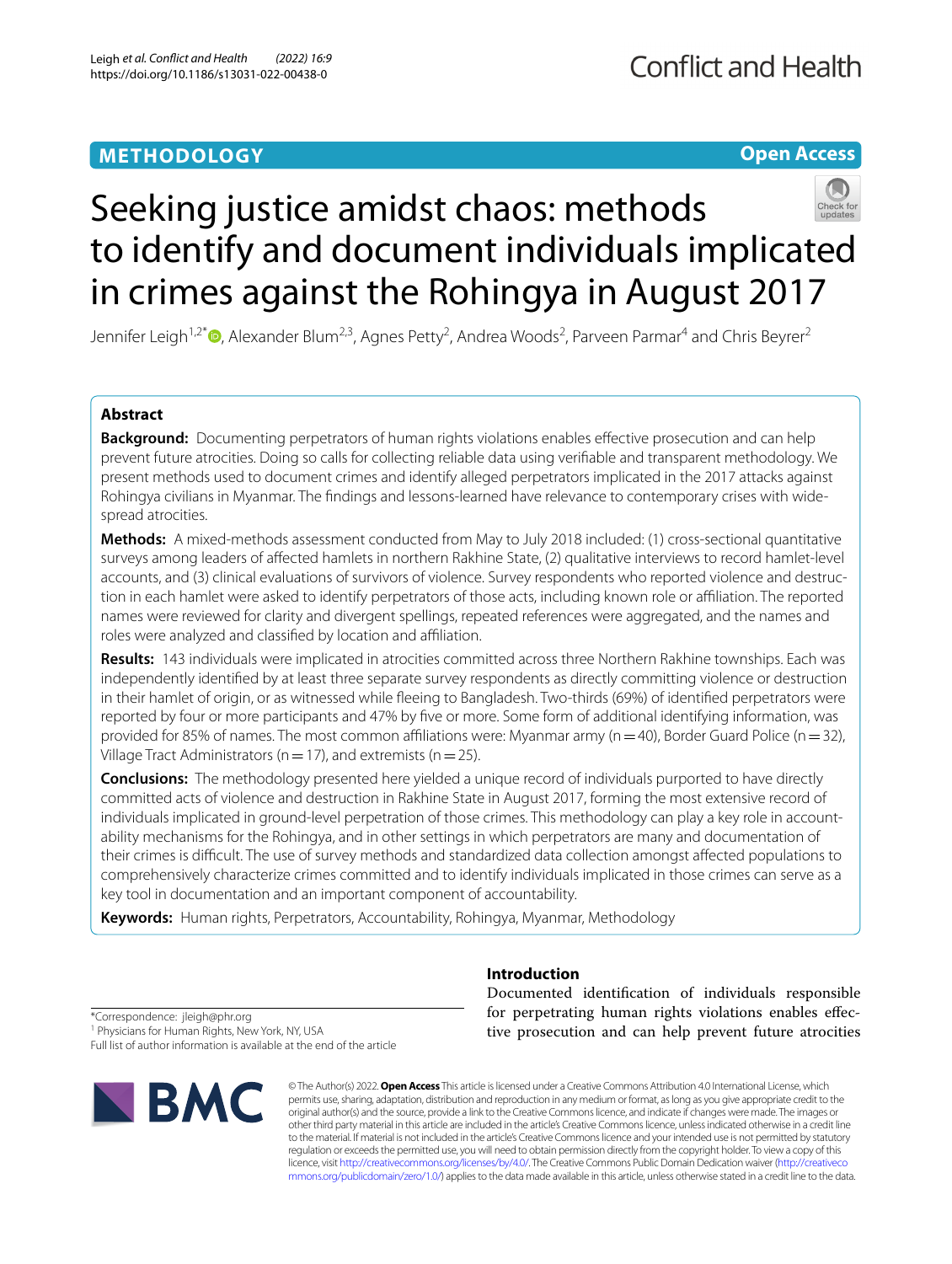[[1\]](#page-11-0). Perpetrator identifcation is a crucial step in the justice and reconciliation process, and has been used successfully in Rwanda and Cambodia to alleviate trauma in the aftermath of genocidal violence  $[2, 3]$  $[2, 3]$  $[2, 3]$  $[2, 3]$ . Individuals named through these processes may also provide important testimonies relevant to crimes being tried by international tribunals, which can strengthen efforts to hold governments and individuals accountable, create a shared understanding of the events that transpired and the crimes committed, and thereby facilitate restorative justice for the victims and their communities  $[4]$  $[4]$ .

Documenting human rights violations to advocate for justice calls for reliable data and the use of verifable and transparent methodology [[5\]](#page-11-4). To this end, human rights research often emphasizes the use of highly standardized methods and, where possible, probability-based sampling, consistency across data collection methods and assessors, and intensive quality assurance and quality control measures. While some standardized tools exist, such as those produced by Human Rights Information and Documentation Systems and the Public International Law & Policy Group, there are few existing methodologies that can be readily implemented within the context of systematic quantitative surveys  $[6, 7]$  $[6, 7]$  $[6, 7]$  $[6, 7]$  $[6, 7]$ . The Office of the High Commissioner for Human Rights (OHCHR) provides guidance on human rights data collection and relevant indicators and the World Health Organization (WHO) offers ethical and safety recommendations for researching and documenting sexual violence in emergencies.

Efectively translating guidance and frameworks from OHCHR, WHO, and other organizations is rarely straightforward in confict zones. Settings of acute crisis present unique barriers to implementing the standardized research methods that traditionally characterize surveys, interviews, and documentation of afected populations. The barriers to such methods in conflict-affected settings are simultaneously logistical, structural, environmental, cultural, and ethical. Research teams often face challenges in safely accessing displaced populations in confict-afected areas and ensuring the safety of participants. These are exacerbated by environmental challenges, such as rainy seasons and hazardous conditions that hinder travel to remote settings where displaced populations often reside. Mandatory legal permits and restrictive access mediated by gatekeepers and authority fgures add additional structural complexity, particularly if the host government has concerns about human rights research.

In addition to these standard challenges, faced across humanitarian research, ethical concerns add an additional layer of consideration and complexity. In the documentation of human rights violations, the need for careful documentation must be balanced with minimizing psychosocial harm, stigma, safety, and potential violence to participants in human rights assessments.

Like other settings where atrocities have been committed, these challenges arose in documentation and eforts to seek justice and accountability for the 2017 attacks against Rohingya civilians in northern Rakhine State. The Rohingya represent one of the largest stateless populations in the world, having experienced decades of discrimination, marginalization, and citizenship stripping in Myanmar  $[8]$  $[8]$ . This structural violence progressed to become physical attacks on the community in 2012 and 2016, which sent waves of Rohingya to seek refuge in neighboring Muslim-majority countries, namely Bangladesh, Malaysia, and Pakistan.

On August 25, 2017, the Arakan Rohingya Salvation Army (ARSA), an independent ethnic armed group, claimed responsibility for attacks on 30 police and military posts in northern Rakhine State that killed 12 Myanmar security personnel. Following the ARSA ofensive, the Myanmar armed forces (collectively called the Tatmadaw) and Border Guard Police (BGP) initiated a widespread indiscriminate campaign of violence against Rohingya civilians across northern Rakhine State. The immediacy of the campaign and the coordination of the forces deployed undercut the Myanmar government's characterization of the actions as a "response." Independent investigations by human rights organizations suggest that the campaign was a premeditated clearance operation that utilized forces and equipment pre-emptively relocated to northern Rakhine state in anticipation of an opportunity to aggressively deploy  $[9-11]$  $[9-11]$ . The violence resulted in the death of approximately 7800 Rohingya people and mass displacement of survivors [[12](#page-11-10), [13\]](#page-11-11). Around 700,000 Rohingya refugees fed to Bangladesh, joining 300,000 refugees already living in previously established refugee camps at Kutupalong and Nayapara, just inside Bangladesh in Cox's Bazar District. Despite the extensive documentation of the August 2017 violence, few individuals have been named as perpetrators. Those identifed have largely been command-level authorities rather than ground-level individuals who directly perpetrated violence.

Drawing on data collected as part of a larger survey documenting the 2017 violence and resultant mortality, this study sought to identify individuals who allegedly carried out violence and were subsequently named by Rohingya community members. The analysis presented here provides a comprehensive methodology used to document crimes and identify alleged perpetrators. We hope that our findings can both contribute to efforts to secure justice for the Rohingya, as well as provide a methodology appropriate for other austere environments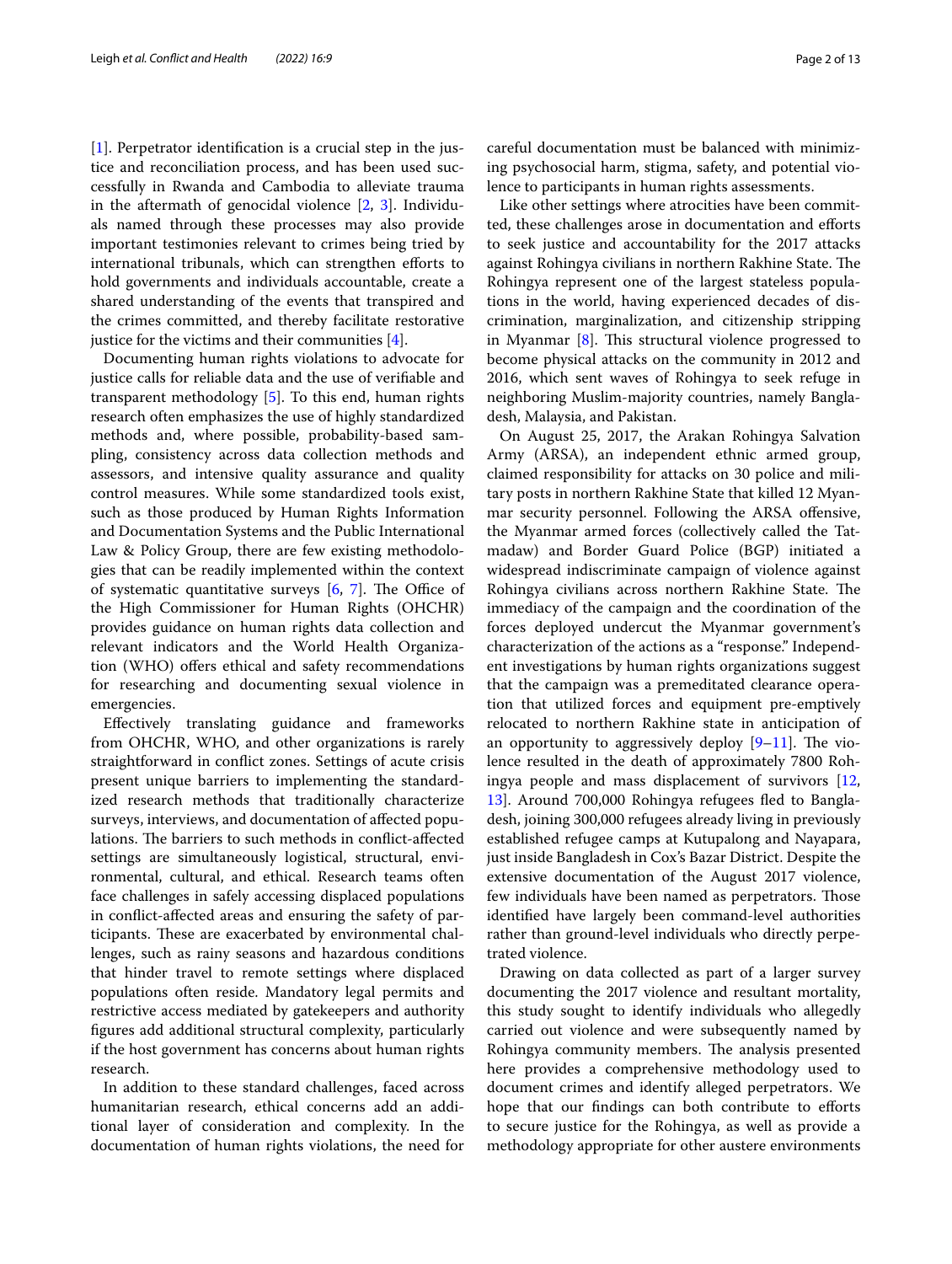of crisis in which populations have sufered widespread atrocities.

#### **Methods**

Data for this analysis are derived from a larger human rights assessment conducted by Physicians for Human Rights (PHR) to estimate the scale of violence against Rohingya civilians in northern Rakhine State in August 2017 and associated morbidity and mortality. Detailed methodology on all three study arms has been previously published in peer-reviewed literature [\[12](#page-11-10), [14](#page-11-12), [15](#page-11-13)] as well as in reports submitted to the United Nations Human Rights Council (UNHCR)  $[16]$  $[16]$ . This analysis draws from the quantitative arm of the study.

#### **Design**

The assessment utilized a mixed-methods approach with a three arms design: (1) cross-sectional quantitative surveys among leaders of afected hamlets from all three townships of northern Rakhine State, (2) qualitative interviews documenting village-level narratives, and (3) clinical evaluations of survivors to medically corroborate their narratives. Leaders participating in the quantitative survey who reported 10 or more deaths in a single hamlet, the occurrence of mass rape, and/or the presence of a mass grave were invited to participate in subsequent in-depth interviews (arm 2) for detailed documentation of the crimes that occurred in their communities  $[15]$  $[15]$ . The forensic evaluation arm documented physical injuries sustained by select Rohingya survivors and corroborated fndings with their accounts, including geographic location and type of violence [[14\]](#page-11-12). Data reported here are drawn from the quantitative survey results [\[12](#page-11-10)], though are connected to data collected through the other methodologies.

#### **Survey sample**

604 displaced Rohingya leaders from 590 hamlets $^{\rm l}$  and 12 urban wards in northern Rakhine State were surveyed from May to July 2018 to capture the scale and scope of the August 2017 violence, to characterize the nature of human rights violations, to document the perpetrators of those violations, and to quantify the mortality that stemmed from the attacks. To establish the study population, we used data from the Myanmar Information Management Unit, NGOs that had operated in northern Rakhine State, and community partners to generate

a list of all hamlets in northern Rakhine State with Rohingya occupants. A leader from each of those hamlets was subsequently sought as a respondent from amongst the Rohingya present in Bangladesh. Our sample of 604 leaders thus included representatives from all or nearly all hamlets with Rohingya residents in northern Rakhine State (and constituted approximately two thirds of the 912 total villages reported in northern Rakhine State at that time). The hamlets were distributed roughly proportionately across the three townships of northern Rakhine State. The village leaders were asked to speak to the experience of the hamlet as a whole. The Myanmar government requires that Rohingya hamlet leaders regularly report population data for each hamlet, which positioned them well to share hamlet-level population estimates.

#### **Survey measures and implementation**

The quantitative survey was electronically programmed for interviewer administered data collection and took 30 min to an hour to complete. Survey measures spanned the following domains: respondent and hamlet characteristics; reasons for fight from northern Rakhine State; meetings and arrests leading up to the events of August 2017; the types of violence experienced by members of the hamlet; the types of destruction that occurred in the hamlet, if any; violence which occurred during fight; and perpetrators.

The Rohingya language does not currently have a written form, and there is no standard method of transliteration into Burmese or English script; thus, the survey was developed in English and translated by a Rohingya survey team member and transliterated using English script. The survey team was then trained using the transliteration to administer the survey orally.

Respondents were given the option to refuse any survey question. Surveys were conducted in private to minimize risk of bias and security risk to the participant. Recall bias was minimized by a two-step process: on the day that participants consented to be interviewed, they were informed about the survey content and detail of questions and asked to think about and prepare to answer the questions. Data collectors returned one to two days later to conduct the survey, giving participants time to think about dates, types of violence, and individuals implicated in the attacks, rather than expecting participants to perform thorough complex cognitive recall processes to answer survey measures on short notice.

Following documentation of violence and destruction in each hamlet, respondents were asked about the perpetrators of those acts. Each respondent was asked to identify the affiliations of individuals that they witnessed perpetrating violence or destruction from a list of 31 categories (e.g. military, Border Guard Police, Village Tract

<span id="page-2-0"></span> $1$  In Rakhine State, the term hamlet is equivalent to village and multiple hamlets comprise a larger administrative unit called a village tract. Multiple village tracts make up a township, of which there are three in the northern Rakhine State: Buthidaung, Maungdaw, and Rathedaung. The vast majority of Rohingya in Myanmar live in these three townships.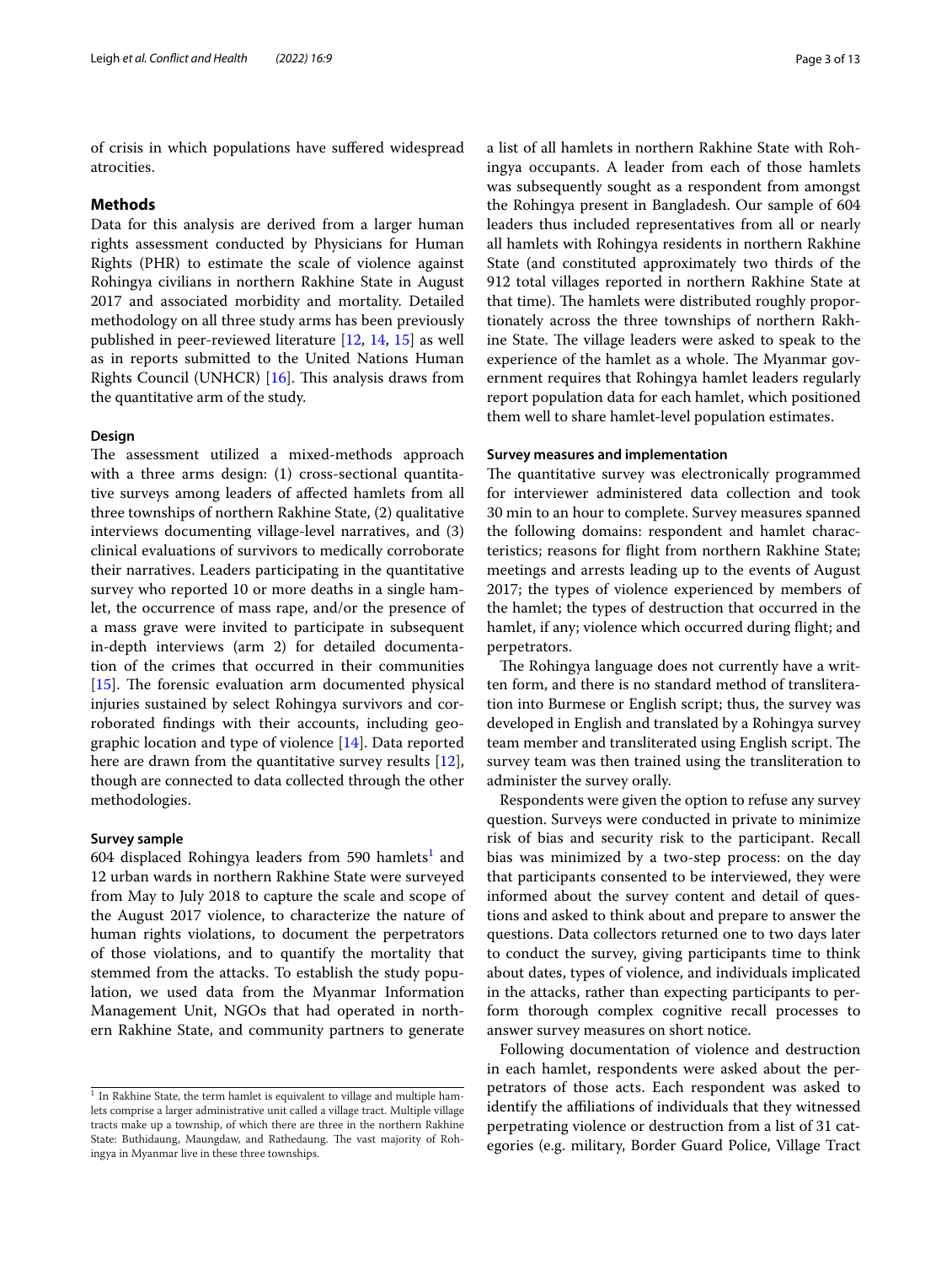Administrators), followed by an open-ended feld for naming specifc individuals. Respondents were asked to list as many names as possible and asked to identify their role or affiliation.

#### **Identifcation and classifcation of alleged perpetrators**

The analytic team reviewed the qualitative text entries of names and roles of alleged perpetrators and created a comprehensive list of initial entries. Entries that did not refer to a specifc individual, such as "BGP cadet" or "monks" were omitted from the list. Entries with both the same spelling and same afliation were then aggregated. Names recorded using common diminutive forms, such as Mg for Maung and Ag for Aung were also aggregated where appropriate. The analytic team worked with native Burmese and Rohingya speakers to further aggregate entries with spellings that were similar, but slightly variant, due to variability in transliteration, such as duplicate letters or letter substitution (e.g., "Zay Ya" and "Zaya," "So" and "Soe").

The process of identifying perpetrators of atrocities is not without risk of misidentifcation. In this context, there is also risk of inadvertent confation of diferent individuals with similar names, due to the traditional naming system of the Buddhist Bamar majority, which comprises a signifcant proportion of Tatmadaw personnel. The traditional Bamar naming system is astrology-based, and names are crafted from an established syllabary scheme determined by the individual's day and time of birth [[17\]](#page-11-15). As a result, there is often signifcant overlap in name permutations across the Bamar population. Bamar names also lack surnames, which further complicates the serial tracing and identifcation of individuals [[17\]](#page-11-15).

To mitigate risk of misidentifcation, we applied the following criteria to create a list for external validation and review: (1) If names were determined to be the same, but the associated identifying information (i.e. role) was inconsistent, then the instances were treated as different individuals; (2) The respondent's hamlet of origin was also considered in the context of geographical proximity. If respondents reporting the same name were from hamlets or village tracts far from one another, the name was considered to refer to two separate individuals, unless the additional identifying information was very strongly consistent (such as both reporting the individual to be an officer in a specific army unit). This approach was informed by previously well-established norms of military units carrying out the 2017 Rakhine State clearance campaigns in a localized manner; and (3) to further minimize misidentifcations or coincidental repeats, individuals were only included in the fnal list if

they were uniquely named by at least three separate survey respondents.

The list was then reviewed by an internal team of native Rohingya speakers, experts in human rights research, and other experts with knowledge of the Myanmar military and BGP structure that were active during the 2017 clearance operations. This enabled the team to correctly associate individuals with specifc regiments, and to correctly attribute acronyms and abbreviations that were associated with reported names. They also provided insight into the structure of Myanmar military and BGP units active in Rakhine State during the 2017 clearance operations.

This produced a final list of alleged perpetrators and their afliations for external review that was stratifed by township and major afliation groups.

### **External validation**

A literature review of documents reporting on the 2017 violence was conducted to cross-reference other sources naming perpetrators and to further validate our fndings. An initial group of documents were collected from human rights organizations and other longitudinally engaged organizations known to have reported on the violence against the Rohingya. These included Amnesty International, British Broadcasting Corporation (BBC), Fortify Rights, Human Rights Watch, the Independent International Fact-Finding Mission on Myanmar (IIMM), Médecins Sans Frontières (MSF), Physicians for Human Rights (PHR), Public Interest Law and Policy Group, and Reuters. Additional searches were conducted using PubMed, Lexis Nexis, and Google. Additional publications were identifed through citation mining. In all, we reviewed 426 documents, eight of which identifed individuals alleged to have perpetrated human rights viola-tions (see Table [1\)](#page-4-0). The literature review identified  $42$ named perpetrators, most of whom were higher-level personnel with authority inside the Myanmar army. Of these 42 perpetrators, six names overlapped with the list of individuals identifed through the PHR assessment. In addition to the public documents, human rights partners were able to privately confrm overlap on eight additional names. Those names had been withheld from publication because they were not believed to be major perpetrators or did not meet those partner's internal threshold for public identifcation.

## **Ethical considerations**

The PHR Ethics Review Board provided ethical approval for this study. Because no formal Rohingya body exists that could serve as a review board, PHR held a community consultation with Rohingya leadership before administration of the qualitative and quantitative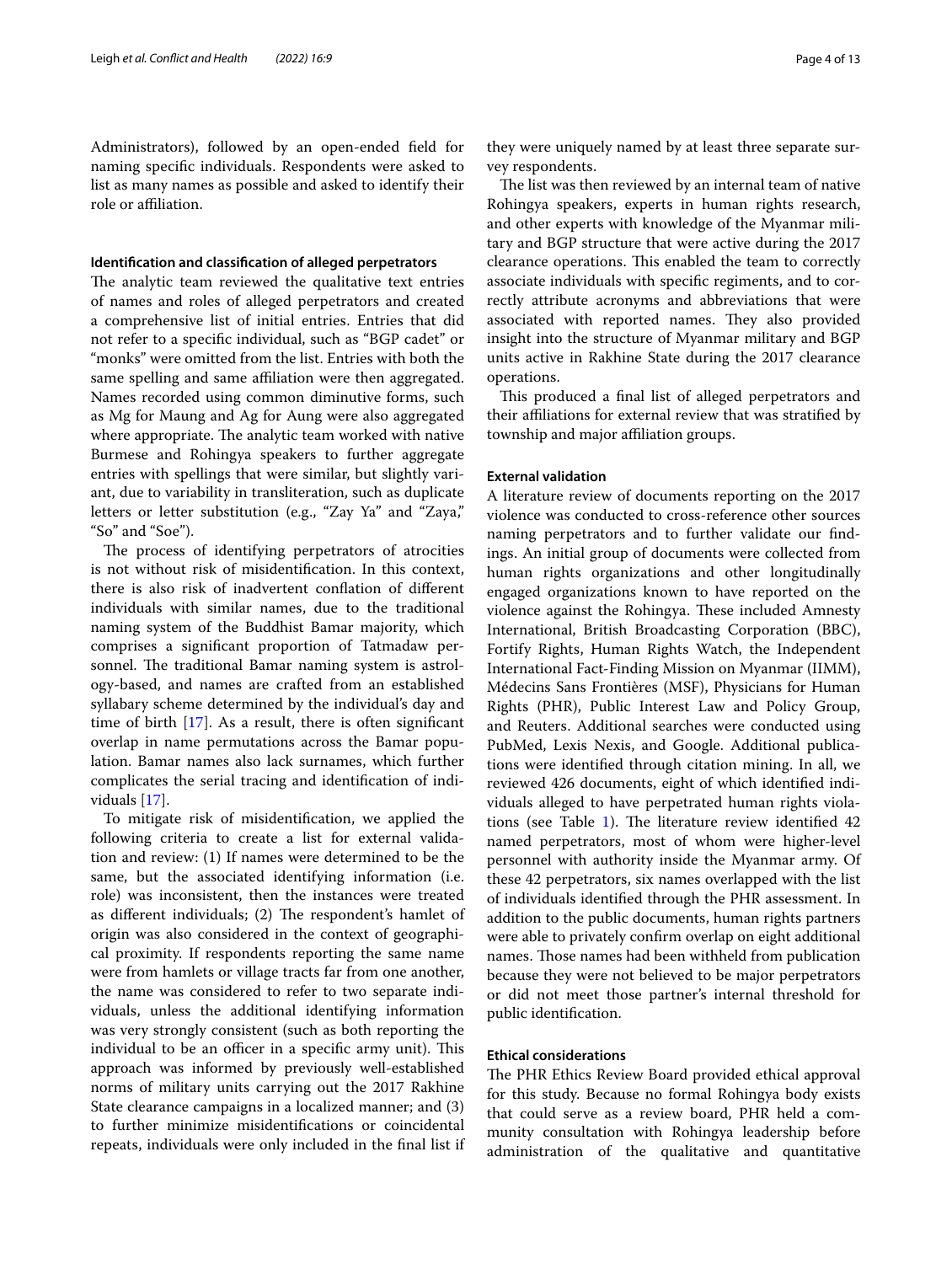| Organization                           | <b>Title</b>                                                                                                                                     | <b>Publication date</b> |
|----------------------------------------|--------------------------------------------------------------------------------------------------------------------------------------------------|-------------------------|
| Amnesty International                  | "We Will Destroy Everything" Military Responsibility for Crimes Against Humanity in Rakhine State, Myanmar                                       | June 2018               |
| Fortify Rights                         | "They Gave Them Long Swords" Preparations for Genocide and Crimes Against Humanity Against Rohingya<br>Muslims in Rakhine State, Myanmar         | <b>July 2018</b>        |
| Fortify Rights &<br>Human Rights Watch | "Joint Submission to CEDAW on Myanmar"                                                                                                           | May 2018                |
| Human Rights Watch                     | "Crimes against Humanity by Burmese Security Forces Against the Rohingya Muslim Population in North-<br>ern Rakhine State since August 25, 2017" | September 2017          |
| Human Rights Watch                     | "Burma: Military Massacres Dozens in Rohingya Village"                                                                                           | October 2017            |
| New York Times                         | "For Rohingya, Years of Torture at the Hands of a Neighbor"                                                                                      | August 2018             |
| Reuters                                | "The shock troops who expelled the Rohingya from Myanmar"                                                                                        | June 2018               |
| Reuters                                | "Myanmar Burning Series: Massacre in Myanmar"                                                                                                    | February 2018           |

<span id="page-4-0"></span>

|  |  |  |  |  |  | Table 1 External sources identifying perpetrators in the August 2017 attacks on the Rohingya |
|--|--|--|--|--|--|----------------------------------------------------------------------------------------------|
|--|--|--|--|--|--|----------------------------------------------------------------------------------------------|

<span id="page-4-1"></span>**Table 2** Affiliations and locations of perpetrators alleged to have perpetrated crimes in the 2017 attacks on the Rohingya of northern Rakhine State

|            | Army* | <b>BGP</b> | <b>VTA</b> | <b>Extremists</b> | Other/unknown | $Total+$ |
|------------|-------|------------|------------|-------------------|---------------|----------|
| Buthidaung | 32    | 16         |            |                   | 20            | 81       |
| Maungdaw   | 16    |            |            | 1 Z               |               | 59       |
| Rathedaung |       |            |            |                   |               | 14       |
| Total      | 40    | 32         |            | 25                | 32            | 143      |

\*11 Individuals afliated with the army operated in both Buthidaung and Maungdaw and are therefore included in the number for both Townships, but are not double counted in the totals

 $+$  3 of the VTAs were also named as extremists, and thus the total of the five categories is less and has been reduced accordingly

components of this work, to obtain their input, feedback, and approval. All study participants underwent a verbal informed consent process in the Rohingya language before participating in this study.

Due to the sensitive nature of the data collected, the study team undertook special efforts to prioritize the safety of survey participants. Specifcally, identifying characteristics of the individuals who named the alleged perpetrators are not presented here, due to the real threat of reprisal from the Myanmar government or military following any repatriation efforts to their native homeland in northern Rakhine State. Data collectors did not record any identifying information on respondents beyond their hamlet of origin and leadership role.

## **Results**

Our analysis found 143 individuals implicated in atrocities committed across the three northern Rakhine townships. Each individual named was reported by at least three separate Rohingya respondents for directly committing violence or destroying property in the respondent's hamlet of origin, or as witnessed by them during their fight to Bangladesh. Two-thirds (69%) of names were reported by four or more respondents, 47% by fve or more, and 10% by more than ten respondents. Out of 604 total survey respondents, 324 reported information on specifc individuals (54%). Afliations, or some form of additional identifying information, was provided for 85% of names. The most common affiliations were the Myanmar Army, the BGP, Village Tract Administrators (VTA), and Rakhine extremists (see Table [2\)](#page-4-1).

The affiliations reported for the 143 individuals named were consistent with the perpetrator groups identifed through the close-ended question on the survey identifying major perpetrator classifcations. As with individual affiliations, the army and BGP were the groups most frequently reported, followed by Rakhine extremists and local government officials, including VTAs. The proportion of respondents implicating groups in violence in the hamlets was similar to the proportion implicating them in violence during fight, except for Rakhine extremists and Rakhine State militia, both of which were more likely to have been reported for violence during fight (Table [3\)](#page-5-0).

The Myanmar army was the most frequently identifed afliation of implicated individuals. Forty individuals named as perpetrators were identifed as members of the Myanmar army. The army is the largest branch of Myanmar's armed forces. Within the army, operations in northern Rakhine State are overseen by the West-ern Regional Military Command (WRMC) (Fig. [1](#page-5-1)). The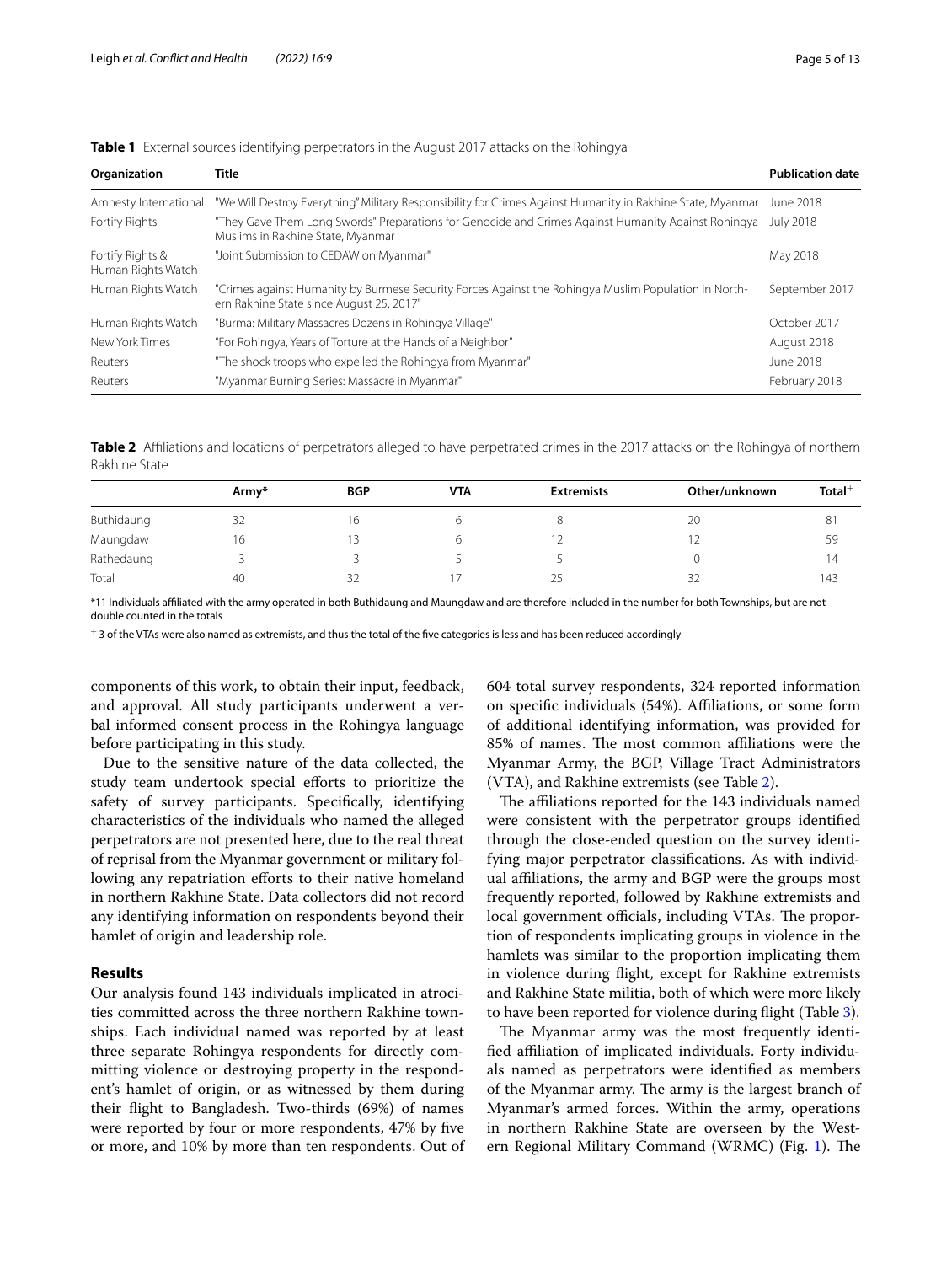<span id="page-5-0"></span>**Table 3** Percent of quantitative survey respondents reporting each group's participation in violence and destruction in northern Rakhine State

|                              | In the hamlet<br>(%) | While fleeing to<br>Bangladesh (%) |
|------------------------------|----------------------|------------------------------------|
| Border Guard Police          | 90.4                 | 88.7                               |
| Military/Tatmadaw            | 87.2                 | 88.7                               |
| 33rd Light Infantry Division | 27.8                 | 26.3                               |
| Regiment 552                 | 25.6                 | 27.4                               |
| Regiment 564                 | 16.6                 | 13.4                               |
| Regiment 551                 | 15.3                 | 10.2 <sup>5</sup>                  |
| Rakhine extremists           | 66.7                 | 77.5                               |
| 969 members <sup>+</sup>     | 13.9                 | 13.1                               |
| Local government officials*  | 56.5                 | 56.3                               |
| Rakhine state militias       | 27.1                 | 39.4                               |
| Sakma extremists             | 14.5                 | 31.3                               |
| Hindu extremists             | 12.4                 | 10.2                               |

\*Including "civil government," "Village Tract Administrators," and "District and Township Administrators"

 $^+$  969 is a Buddhist monk-led nationalistic movement advocating intolerance toward Muslims

individuals named include personnel from eight Light Infantry Battalions (LIBs): 345, 352, 536, 537, 551, 552, 564, and 565. Of those afliated with LIBs, Commanding Officers were named for five of the eight battalions, as were a number of other officers and their ranks. All eight LIBs fall under Military Operation Command (MOC) 15, which is part of the WRMC. One officer from Light Infantry Division (LID) 33 was also implicated. For seven individuals, their unit affiliation was unknown or unclear.

In addition to the army units implicated, survey respondents also identifed four individuals as members of local militias, primarily comprised of Buddhists from the majority Rakhine (also known as Arakanese) ethnic group.

Thirty-two individuals identified as perpetrators were described as members of the BGP from nine diferent sectors. Of those, 20 were affiliated with a specific sector, and for 12, their sector afliation was unknown or unclear. Several of the reported names were associated with two separate sector numbers. This derived from the change in the designated numbers for these sectors. From 1992, the area was administered by the Border

<span id="page-5-1"></span>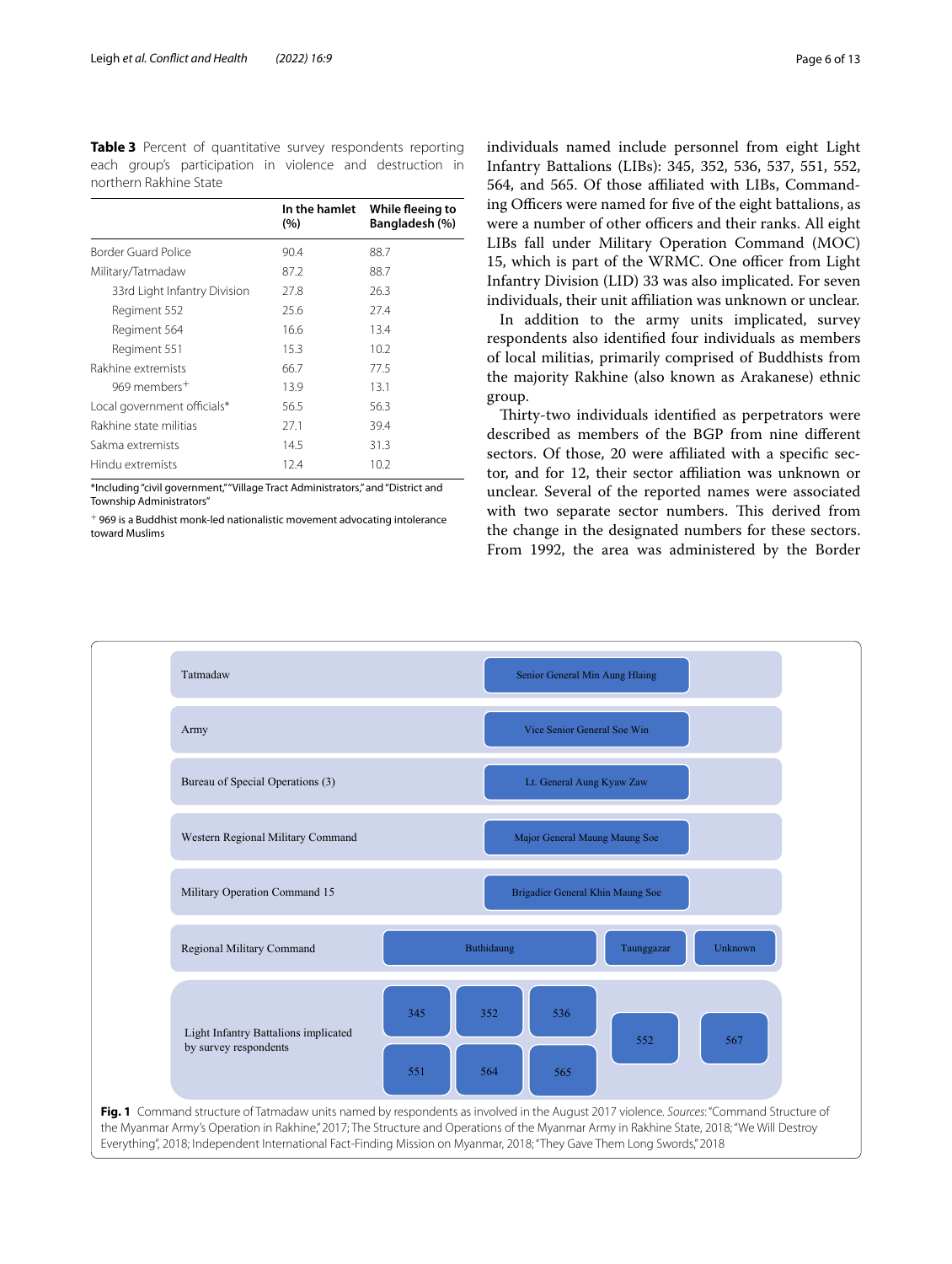Administration Force, known as the Na Sa Ka based on its Burmese acronym. The sectors were renumbered in 2013 when Na Sa Ka was repealed and the BGP took over command. Many people still refer to areas by their former sector numbers, resulting in potential confusion. With input from Rohingya colleagues, the former Na Sa Ka numbers were aligned with the current BGP numbers, so that if a respondent was reported to be associated with two diferent sectors, it was readily checked whether the two numbers in fact referred to the same area. For example, the area around Taung Bazar was Na Sa Ka Sector 9, but for BGP the same area is Sector 10, subsector 20.

Ward administrators and VTAs are local-level officials who serve as the primary intermediaries between civilians and the government of Myanmar. Seventeen individuals identifed as perpetrators were named as VTAs in village tracts across all three townships. Most were serving as VTAs in August 2017, but several were identifed as former VTAs, suggesting that they had ended their terms prior to August 2017.

Twenty-fve individuals named as perpetrators were identifed by respondents to be "Rakhine extremists," a term that refers to individuals widely known to be anti-Muslim or belonging to anti-Muslim organizations. Five were specifcally listed as being 969 members, referring to a Buddhist monk-led nationalistic movement, also known as Ma Ba Tha, advocating intolerance toward Muslims and boycott of Muslim-owned businesses [\[18](#page-11-16)]. Two of these individuals were named as current VTAs and one as a previous VTA, indicating that identifed extremists were members of local government. Six of the individuals were identifed specifcally as Hindu extremists, alluding to Hindu residents of northern Rakhine State who are also anti-Muslim or anti-Rohingya.

In addition to the 115 names associated with the four categories above, another 28 names were implicated as perpetrators with other, unclear, or no afliations given. These individuals were from Buthidaung  $[16]$  and Maungdaw [\[12\]](#page-11-10). Only six included any further additional identifying information, such as "chairman," "cadet," or "Sa Ya Hpa" (Central Intelligence Department).

## **Discussion**

The names collected via this methodology comprise a unique record of individuals purported to have directly participated in committing acts of physical, psychological, and sexual violence and destruction of property in northern Rakhine State in August 2017. Each recorded name was submitted by individuals who directly witnessed or had frsthand knowledge of the named perpetrator's crime(s). While other sources have provided extensive documentation of a limited number of individuals, primarily involved in higher-level planning and coordination of the attacks, our methodology focused more specifcally on identifying frontline perpetrators. Our data forms the most extensive record of individuals implicated in ground-level perpetration of crimes in the 2017 northern Rakhine State clearance campaigns.

To maximize the utility of this information to ongoing international accountability efforts, we maintained open channels of communication with PHR throughout the analysis process to establish shared goals and expectations. Coordination and integration were guiding principles as we sought to consolidate our fndings into existing narratives and prosecutorial frameworks. Being mindful of and patient with organizational constraints and legal boundaries is crucial to maintaining collaborative partnerships and to maximizing shared impact.

To that end, PHR has subsequently shared the list of 143 alleged perpetrators and their afliations with international accountability mechanisms, for use in their investigations and case building. Accountability mechanisms such as the UN's Independent Investigative Mechanism for Myanmar, the International Court of Justice, and the International Criminal Court are well suited to triangulate sensitive, unpublished data collected by multiple human rights investigations to further validate and identify individuals implicated in crimes under investigation.

While we do not expect the International Criminal Court (ICC) to bring charges against each of the individuals named through this process, these data are nonetheless a valuable contribution towards accountability of those in leadership positions. These types of casesincluding one filed by The Gambia against Myanmar [[19\]](#page-11-17)—are often pursued in the ICC or the International Court of Justice. More broadly, systematically documenting perpetrators can provide insight into the scale of atrocities committed, while also supporting cases against higher-level authorities [\[20](#page-11-18)]. In the absence of international intervention in settings of humanitarian crisis, prompt identifcation of alleged perpetrators and documentation of their crimes is crucial to understanding the events that transpired, and to supporting some semblance of justice for the victimized population. Above all, pursuing this work aligns well with universal humanitarian ideals of truth-telling, healing, and accountability that are valuable in any setting.

In a country such as Myanmar, where national armed forces regularly commit widespread human rights violations against civilians, methodical documentation of perpetrators also provides local and international observers with the ability to project the severity of violence based on security personnel deployed to a confict zone [[21–](#page-11-19) [23\]](#page-11-20). The nationwide crackdown on peaceful protests following the February 2021 coup d'etat in Myanmar is one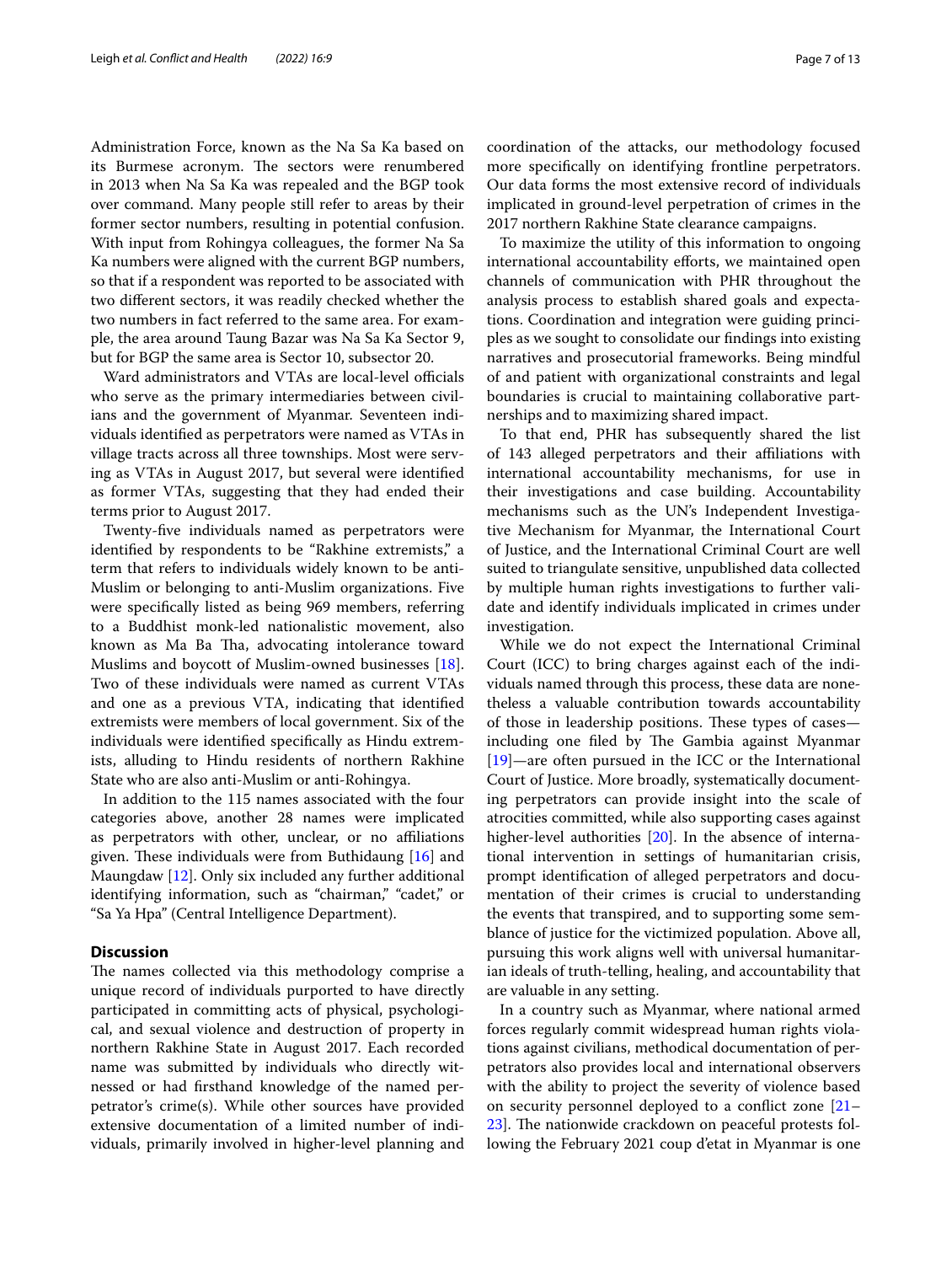such example. The arrival of the LID, given their record of involvement in military clearance operations in Rakhine and Shan States, warned protesters and human rights watchdogs alike of imminent escalations in violence [\[24](#page-11-21), [25\]](#page-11-22). Indeed, examination of subsequent media footage implicated several LIDs—including the 33rd—in indiscriminate and excessive use of force and lethal battlefeld weaponry against unarmed protesters [\[26](#page-12-0)]. Notably, Min Aung Hlaing was the head of the command structure for both the 2017 Rohingya violence and the 2021 coup.

The names of the alleged perpetrators are not included here because—apart from six names also reported by external sources—they have not been confrmed by other means of verifcation. Although all the individuals included in our fnal list were independently cited by at least three separate respondents, the names were gathered by a single means of data collection. None of the alleged perpetrators were subsequently contacted or spoken to. Therefore, while these names present a very good starting point for further investigation, inclusion in the list alone is insufficient to unambiguously confrm any individual's role as a perpetrator. Furthermore, there exists a possibility of reprisal against those named, whether by Rohingya remaining in northern Rakhine State or by others, and thus reporting unconfrmed names here poses a risk that is unacceptable in the case of individuals who may have been mistakenly identifed.

We do not believe that these limitations compromise the legitimacy or authenticity of our list. Rather, this contextual acknowledgement underscores the nature of this list as an organized and collated report of individuals named by the Rohingya and not the product of any subsequent investigation or inquiry. Further validation of these data by other means is welcomed.

The potential limitations of the data described above are balanced by several strengths that are derived from the methodological rigor of the assessment, as well as the depth and breadth of the information provided by participants. First, the frequency with which certain individuals were independently named as alleged perpetrators by three or more survey respondents and their associated afliations are consistent with extensively documented narrative accounts of the events of August 2017 [[10,](#page-11-23) [27](#page-12-1), [28](#page-12-2)]. Our data adds an additional level of insight into the mechanics of collaboration among the military, BGP, VTAs, and civilian extremists to carry out clearance operations against the Rohingya. Almost two-thirds (65%) of individuals identifed through our analysis were affiliated with the military, BGP, or VTA positions. Thus, these individuals have explicit and official ties to—and were acting under the authority of—the government of Myanmar.

This analysis was further strengthened through a comprehensive review of existing literature that identifed individuals and military units active in specifc locales. Based on associations and military unit afliations linked to each perpetrator from the original data collected in interviews, we were able to more meaningfully integrate the names generated by our analysis into pre-existing frameworks already being used to pursue accountability in court. We believe that doing so maximizes the utility of ground-level perpetrator data and provides valuable insight into the mechanics of how atrocities committed against the Rohingya were carried out in a systematic manner within linear chains of military command and local governance frameworks. This level of detail flls in gaps that could otherwise be exploited in court when trying to prove culpability of military commanders and other leadership figures. Though this list of names undoubtedly does not include every ground-level perpetrator, the fractional representation of these diferent groups among the 143 total names reinforces the wellestablished understanding that the government of Myanmar leveraged its military, police, and local governance assets to carry out widespread systematic attacks against the Rohingya in northern Rakhine State. The quantitative fndings underline this, with the majority of respondents reporting the participation of government forces, including the BGP (90%), the Tatmadaw (87%), and VTAs (57%).

The methodology presented here can serve as a model for identifcation and documentation of human rights violations and those alleged to have perpetrated such crimes in other settings. Our fndings suggest there is value added by including standardized open-ended questions to identify individual perpetrators when conducting surveys documenting human rights abuses. Doing so through private interviewer-administered surveys can elicit detailed information and minimize groupthink mentality that may otherwise unduly bias responses. Collecting this information as part of broader surveys, rather than solely through traditional methods of in-depth interviews among purposively sampled individuals, maximizes internal and external validity of data.

One challenge that we encountered—and anticipate would be common to other settings of international humanitarian confict—was reconciling variabilities in spelling of alleged perpetrator names. Minor diferences are often attributable to slight variations in respondent pronunciation and interviewer transcription into written text using the English alphabet. In our experience, any discrepancies in the raw data must be addressed on a case-by-case basis prior to fnal analysis to avoid inaccurate assumptions.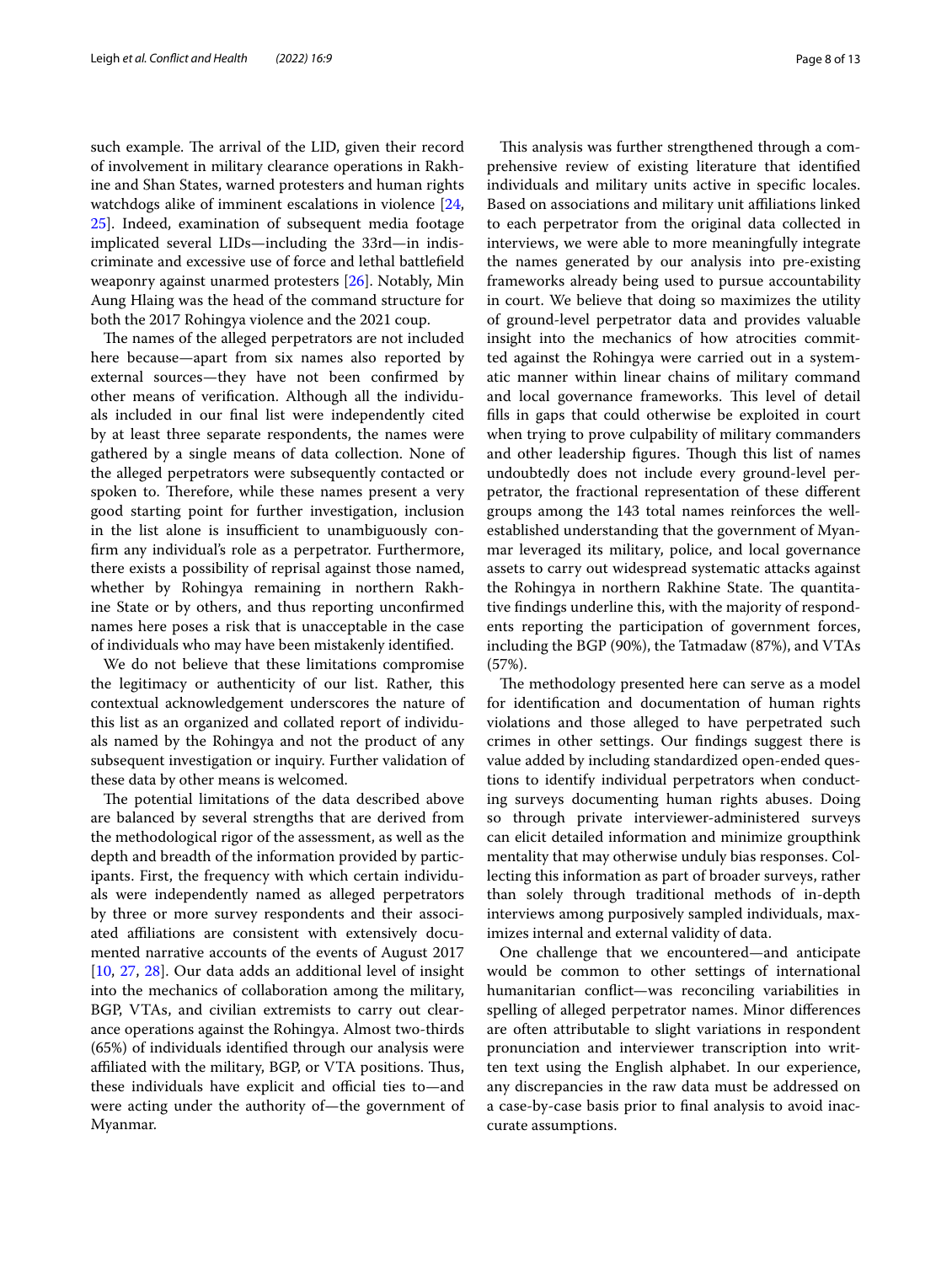In our case, this was particularly challenging because the Rohingya language is an oral tradition with no formal written script; local dialects often include components of Burmese as well. These linguistic nuances underlined the importance of including native speakers and those with expertise in local dialects in the analytic process, so we consulted Burmese and Rohingya speakers accordingly. Doing so helped reconcile discrepancies, eliminate redundancies, and clarify uncertainties. More broadly, cross referencing fndings with those of other human rights organizations provides another level of corroboration, while also contributing to a shared spirit of collaboration and cooperation necessary to build the strongest case possible for accountability of perpetrators. Nonetheless, when in doubt, we erred conservatively in not combining similar yet nonidentical names, optimizing our confdence in the fnal list of alleged perpetrators.

Refecting on the course of our research, we have identifed several recommendations oriented towards ensuring that human rights data is collected and analyzed as rigorously as possible for accountability mechanisms and as evidence for prosecution. The primary objectives of our assessment tool were to capture the scale of violence and destruction perpetrated against Rohingya communities in northern Rakhine State in 2017. Our mixed methods research design was structured to align with those objectives and secondarily collected names of individuals alleged to have perpetrated crimes that occurred during these attacks. The assessment tool was designed to assess scale and mortality and balanced depth and breadth of data against time burden, participant fatigue, and other logistical challenges. We provide the following recommendations for investigations that primarily aim to identify individual crimes and those alleged to have committed them.

First, we suggest further standardizing the collection of perpetrator information. In our study, respondents were asked to describe (1) types of violence; (2) whether they witnessed the violence, heard about it, or both; and (3) the category/association of perpetrators who committed the described acts. Afterwards, there was an openended opportunity to share the names of any individuals who they believed were involved in perpetrating violence. The tool was intentionally designed this way, as its primary purpose was to estimate the prevalence of violence, destruction, and mortality. Identifying perpetrators from the information collected was secondary. However, the survey's design meant that any names shared by respondents were not explicitly linked to any of the prior question responses, which often consisted of multi-item lists shared by respondents. It therefore became difficult to discern which—if any—of the names provided were associated with specifc crimes or categories/associations from the respondent's prior responses.

For surveys designed with the primary goal of collecting perpetrator information, we recommend providing explicit prompts to gather more information about each individually named perpetrator. This could include roles and afliations, location of the crime, and whether the alleged perpetrator directly implemented violence, ordered it, or observed it. Lists can be iteratively generated and refned through regular reviews of collected data and debriefng with surveyors at short intervals (i.e. weekly). Check-ins also aid in clarifcation of responses, elaboration of unfamiliar acronyms and abbreviations, and standardization of spelling. This is often logistically challenging, particularly in emergency settings, but doing so minimizes challenges with variability in data entry and thus mitigates uncertainty in subsequent analysis. Maintaining open channels of secure communication through messaging services such as WhatsApp or Signal is similarly important for resolving any issues that arise in the feld.

In our experience interfacing with lawyers and prosecutors, we learned that initial accounts and allegations—such as those captured by broad level survey questions—are often strengthened by follow-up and further conversation when being considered for presentation as formal evidence in court. We therefore recommend asking respondents at the time of interview if they would be willing to be contacted by prosecutorial investigation teams in the future. Mindful of the need for confdentiality, names and contact information should follow standard data security practices and should be retained apart from survey data, which are identifed only by unique codes [[29\]](#page-12-3). Of equal importance is an honest recognition that accurate, thorough follow-up with respondents in confict settings and humanitarian crises is an unusually challenging endeavor. These populations often lack reliable access to telephones, internet, stable housing, identifcation cards, and many of the other basic resources that are crucial to successful re-contact months or years after an initial interview. Witnesses' living circumstances and ability to be located and contacted are highly variable, which diminishes the likelihood of successfully re-establishing contact for further investigation.

Ultimately, embracing an inter-disciplinary approach by embedding legal or prosecutorial experts into survey teams during the original interviews could be a more feasible alternative to recontacting witnesses. This would allow for collection of evidence that could be used in court without necessitating re-establishment of contact.

Finally, recording additional details regarding the acts committed by the individuals named would be useful, but a balance must be discerned between standardized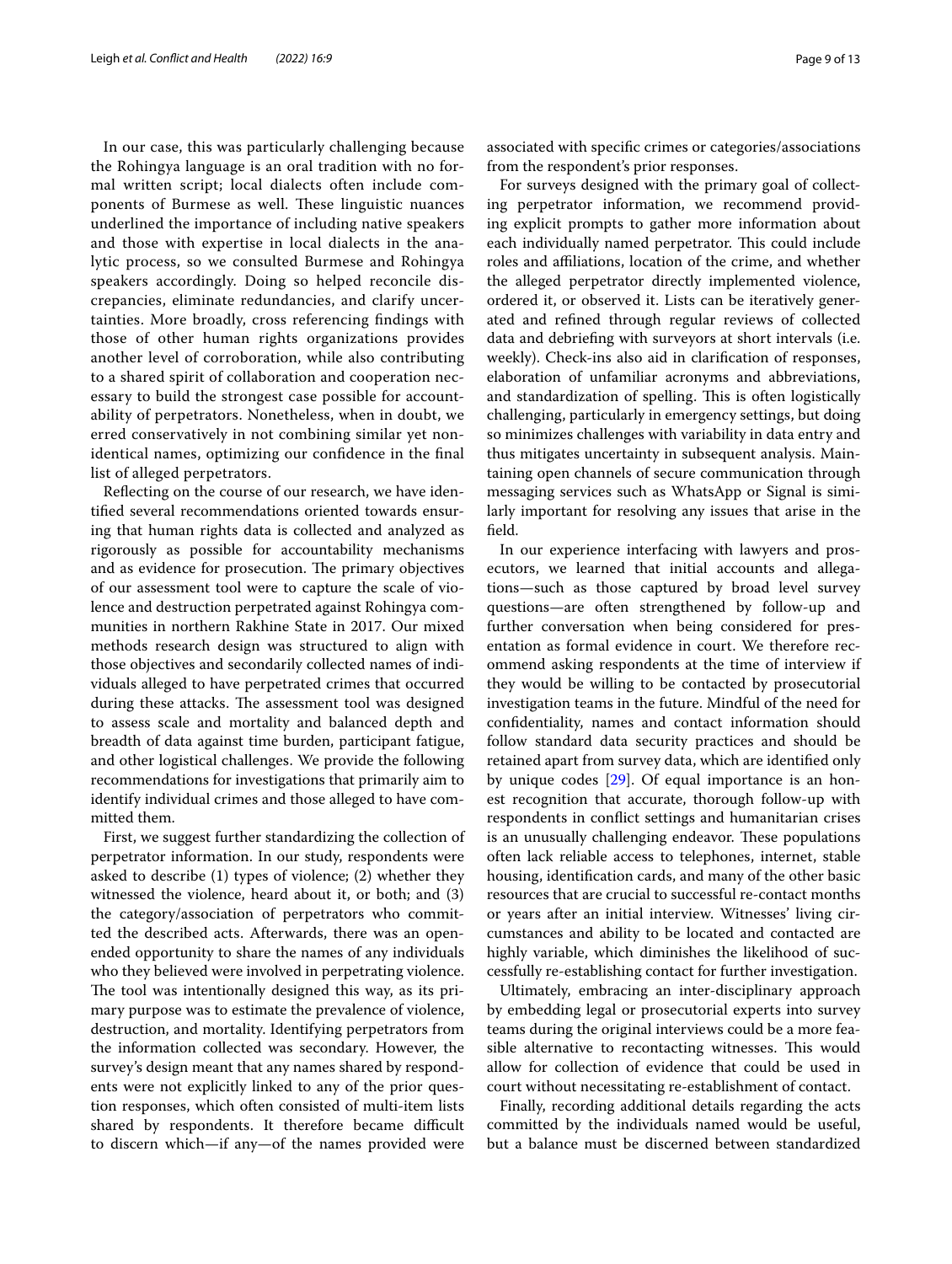

<span id="page-9-0"></span>questionnaires that facilitate quantitative analysis and allowing for fexibility in individual narratives. Additional details are valuable for understanding the distribution of crimes carried out by individuals afliated with diferent entities, such as the military, police, or local governance. Elaboration also provides some characterization of the wrongdoing committed. Without this information, it becomes impossible to know if a named perpetrator burned a family's home or took a human life, which are objectively diferent crimes. At the same time, foregoing any form of standardization in collecting broad-scale perpetrator information introduces logistical challenges in meaningfully capturing and analyzing narrative-style accounts. Free form interviews are also likely to introduce additional challenges around language and translation.

One way to reconcile these competing dynamics is to generate selectable lists that explicitly link the most common afliations (i.e., police, military, extremists) and crimes (i.e., arson, murder, sexual assault, looting, etc.) to individually named perpetrators according to a given confict's circumstances and context. Including additional space for further commentary or details can help record information shared by respondents that cannot be adequately captured by the selectable lists of descriptors. Ultimately, it is a matter of the primary objectives of the investigation and balanced against time and cognitive burden of the participant in quantitative and qualitative interviews (Fig. [2\)](#page-9-0).

## **Conclusion**

Recording the names of alleged ground-level perpetrators is an important component of accountability for the August 2017 crimes against the Rohingya. The Rohingya refugees whose experiences were documented through this survey and who participated in collecting this data were adamant that the international community be made aware of the events of August 2017 and that the individuals responsible be held accountable for the sufering and persecution that the Rohingya experienced.

We identifed key architects of the August 2017 clearance operations, yielding fndings consistent with several independent investigations led by other international human rights and health organizations. More signifcantly, our methodology also collected data on groundlevel perpetrators who committed acts of physical, psychological, and sexual violence against the Rohingya. This ground-level information is critical in contexts such as Myanmar, where the country's military forces are regularly deployed against civilians in a long-standing coordinated efort to establish ethnic hegemony. Careful monitoring of individual perpetrators by international observers and watchdog groups will be crucial to prevent further human rights violations against not only the Rohingya, but other ethnic minorities and vulnerable populations across Myanmar.

The names and affiliations documented make it clear that direct orders of retaliatory clearance operations were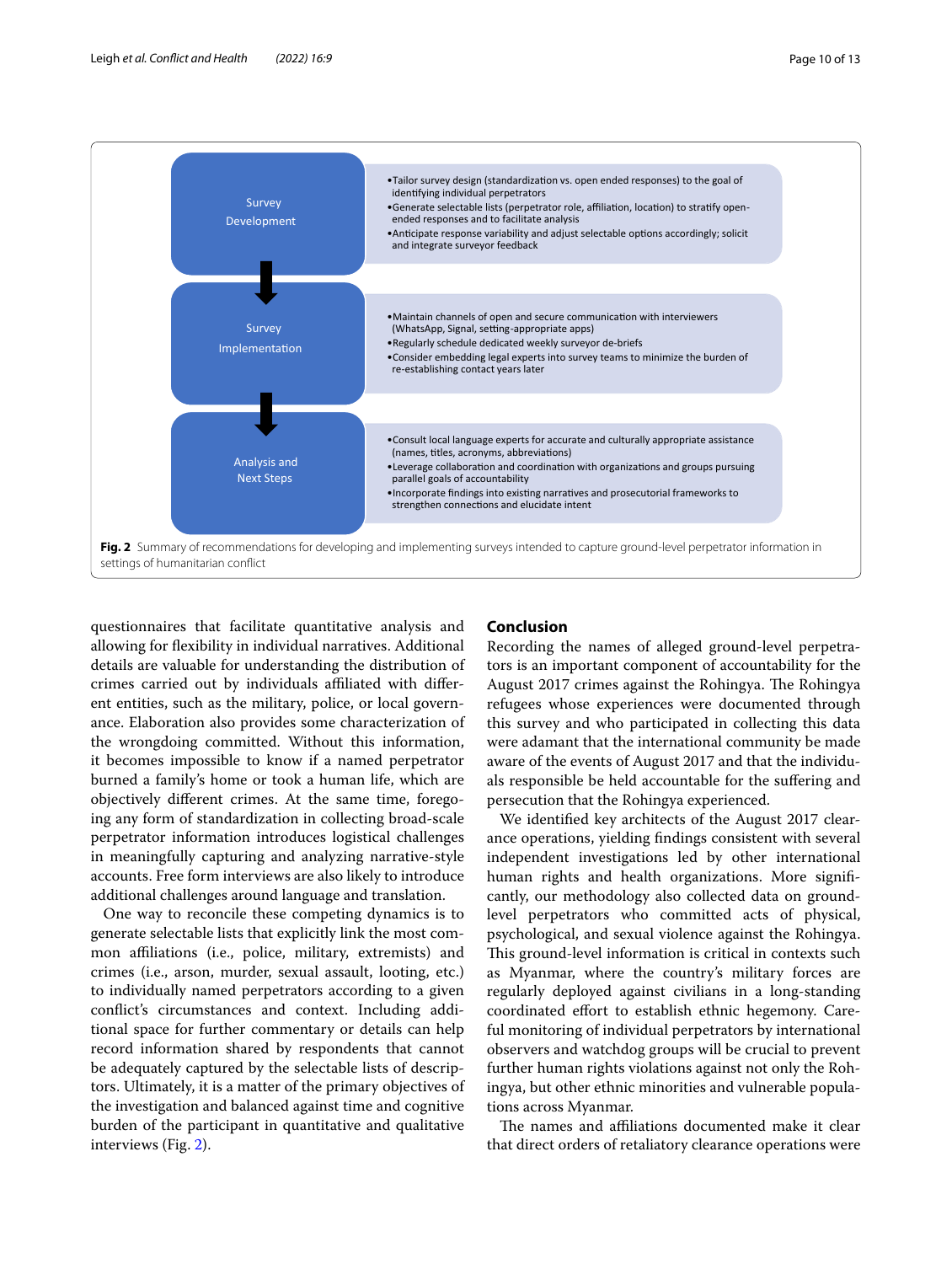passed down from army and BGP leadership to multiple units, which carried them out by means of an extensive network of actors, including civilians and civil servants. This documentation of the ground-level individuals who have been implicated in acts of violence solidifes the direct link between command authority and frontline perpetrators. It also strengthens our understanding of the diverse range of personnel and groups aligned with the government of Myanmar that were brought together in a very intentional manner to carry out clearance operations against the Rohingya. Documented participation of individuals at the ground level is an important rung on the ladder of accountability.

The methodology presented here can play a key role in accountability mechanisms not only for the Rohingya, but in other settings where widespread atrocities have occurred and in which perpetrators are many and documentation of their involvement in crimes is difficult. Most international organizations, journalists, and foreign governments focus primarily on identifying the architects and leaders of human rights violations. These efforts are important and efficacious but can be strengthened by capturing information about ground-level perpetrators who are empowering those leaders to carry out population-level violence. Focusing solely on leadership fgures does a disservice to all those who sufered at the hands of individual perpetrators who had at least some degree of agency in choosing to participate in wrongdoing. The use of survey methods and standardized data collection amongst afected populations to better characterize crimes committed and to identify individuals who are implicated in those crimes can serve as a key tool in documentation and an important component of accountability.

Recent events in South Sudan exemplify the value of having well-documented perpetrator-level information available for use in court. After prolonged delay by the country's government, approval of a hybrid court intended to try individuals who committed the most serious crimes was granted in January 2021—more than seven years after the confict frst broke out in December 2013  $[30]$  $[30]$ . Though it will be crucial for South Sudan to ensure the court's legitimacy and transparency, it is also important to consider the quality of evidence that will be brought forth before its jurors. In these and other such circumstances, it becomes clear that gathering perpetrator-level data using the most robust methodologies that can reasonably be applied in settings of crisis plays a central in healing individuals and countries alike. Being especially thorough in methodology becomes particularly relevant when information is being scrutinized years or decades later, as is often the case with humanitarian crises. Pursuing accountability of human rights violators

on the international stage through data collection and analysis is a challenging but worthwhile endeavor. We draw hope from Dr. Martin Luther King Jr's. reminder that "the arc of the moral universe is long, but it bends towards justice."

#### **Abbreviations**

ARSA: Arakan Rohingya Salvation Army; BBC: British Broadcasting Corporation; BGP: Border Guard Police; ICC: International Criminal Court; IIMM: Independent Investigative Mechanism for Myanmar; LIB: Light Infantry Battalion; LID: Light Infantry Division; MOC: Military Operation Command; MSF: Médecins Sans Frontières; NGO: Non-governmental Organization; OHCHR: Office of the High Commissioner for Human Rights; PHR: Physicians for Human Rights; UNHCR: United Nations Human Rights Council; VTA: Village Tract Administrator; WHO: World Health Organization; WRMC: Western Regional Military Command.

#### **Acknowledgements**

In addition to the authors, the manuscript was also reviewed by Lindsey Green, Tom McHale, Ranit Mishori, Karen Naimer, and Claudia Rader from Physicians for Human Rights, who provided helpful feedback. Several Rohingya members of the survey team (who won't be named, for their protection) assisted with parts of the analysis, particularly in the identifcation and clarifcation of titles, acronyms, locations, and naming conventions. We would also like to acknowledge our colleagues at other human rights organizations who reviewed our list and compared notes with us. Most importantly, we are in debt to the respondents who were brave enough to share their experiences.

#### **Authors' information**

JL is PHR's Myanmar Research Consultant and undertook this analysis while a postdoctoral Fellow with the Center for Public Health and Human Rights at Johns Hopkins Bloomberg School of Public Health. AB is an MD-MPH candidate at the Johns Hopkins University Schools of Medicine and Public Health. PP is the Chief of the Division of Global Emergency Medicine and an Associate Professor of Clinical Emergency Medicine at the University of Southern California Keck School of Medicine. CB is the Desmond M. Tutu Professor of Public Health and Human Rights and Director of the Center for Public Health and Human Rights, at Johns Hopkins Bloomberg School of Public Health. AP and AW are pseudonyms, used to protect the identities of individuals who have ongoing research in Myanmar.

#### **Authors' contributions**

JL, AP, AW, PP, and CB designed the study. JL and PP trained the data collectors. JL and PP oversaw data collection. AW analyzed the overall quantitative data. JL and AB analyzed the perpetrator data. AP helped with naming conventions and name aggregation. JL and AB wrote the manuscript. AP, AW, and PP reviewed and edited manuscript drafts. All authors read and approved the final manuscript.

#### **Funding**

The funding for this study was provided by fnancial donations to Johns Hopkins Center for Public health and Human Rights, which partnered with Physicians for Human Rights on this Study. Funding for data collection was provided by Robert Abernathy and for funding for analysis by Ed and Kathy Ludwig. Additional funding for Physicians for Human Rights was provided by the Open Society Foundation. None of the funding sources played any role in the design of the study, data collection, analysis, interpretation of data, or the writing of the manuscript.

#### **Availability of data and materials**

The data that support the fndings of this study are not publicly available due to concerns regarding the identifcation of respondents and the potential misidentifcation of alleged perpetrators. However, with appropriate redactions, the data are available from the corresponding author on reasonable request. Due to concerns about identifcation of respondents, hamlet level data will not be shared publicly. No identifying information on respondents was collected beyond their hamlet of origin and leadership role, however even that information may narrow the pool of potential respondents sufficiently to constitute a risk of identifcation, and consequently, the real threat of reprisal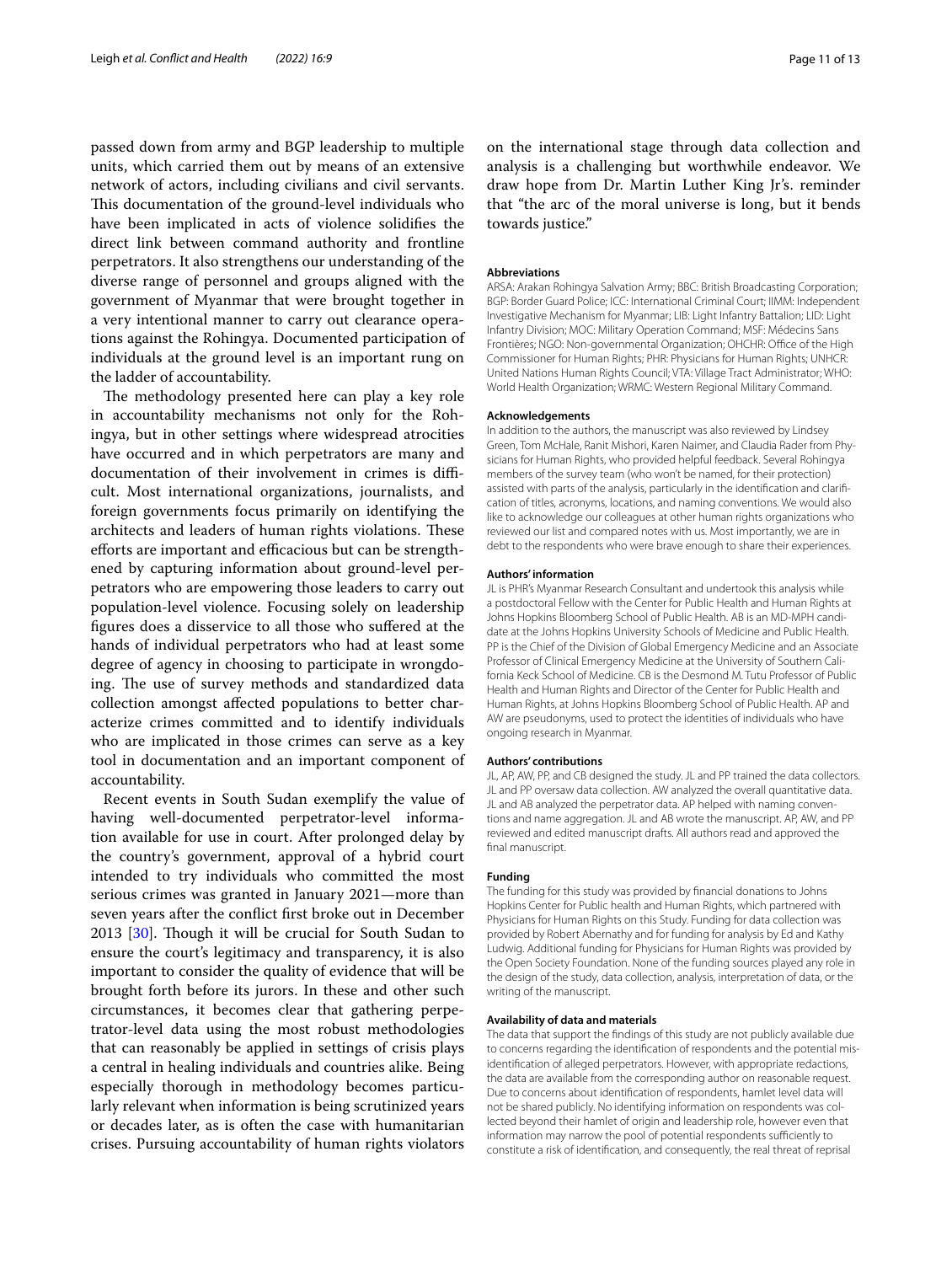from the Myanmar government or military following any repatriation efforts to their native homeland in northern Rakhine State. Therefore, the research team has decided not to release any data at hamlet level which includes the hamlet name. Data may be shared at village tract level if hamlet names and respondent roles are redacted. Additionally, the names of the alleged perpetrators are not publicly available because they have not been confrmed by other means of verifcation. Although all the individuals included in our fnal list were independently cited by at least three separate respondents, the names were gathered by a single means of data collection. None of the alleged perpetrators were subsequently contacted or spoken to. Therefore, while these names present a very good starting point for further investigation, inclusion in the list alone is insufficient to unambiguously confirm any individual's role as a perpetrator. Furthermore, there exists a possibility of reprisal against those named, whether by Rohingya remaining in northern Rakhine State or by others, and thus reporting unconfrmed names here poses a risk that is unacceptable in the case of individuals who may have been mistakenly identifed. These names may be shared with accountability mechanisms, on a case by case basis.

#### **Declarations**

#### **Ethics approval and consent to participate**

The PHR Ethics Review Board provided ethical approval for this study. Because no formal Rohingya body exists that could serve as a review board, PHR held a community consultation with Rohingya leadership before administration of the qualitative and quantitative components of this work, to obtain their input, feedback, and approval. All study participants underwent a verbal informed consent process in Rohingya language before participating in this study. Consent was documented by the interviewer at the start of the questionnaire. The programmed questionnaire would not progress without documented consent.

#### **Consent for publication**

Not applicable.

#### **Competing interests**

The authors declare that they have no competing interests.

#### **Author details**

<sup>1</sup> Physicians for Human Rights, New York, NY, USA.<sup>2</sup> Johns Hopkins Bloomberg School of Public Health, Baltimore, MD, USA.<sup>3</sup> Johns Hopkins University School of Medicine, Baltimore, MD, USA. <sup>4</sup>Clinical Emergency Medicine, University of Southern California, Los Angeles, CA, USA.

# Received: 25 October 2021 Accepted: 8 February 2022

#### **References**

- <span id="page-11-0"></span>1. Levy J, WIlliams P. Documentation for accountability. Case West Reserve J Int Law. 2020;52:451–65.
- <span id="page-11-1"></span>2. Manning P. Reconciliation and perpetrator memories in Cambodia. Int J Transit Justice. 2015;9(3):386–406.
- <span id="page-11-2"></span>3. Otake Y. Community resilience and long-term impacts of mental health and psychosocial support in Northern Rwanda. Med Sci (Basel). 2018;6(4):94.
- <span id="page-11-3"></span>4. Totten C. The international criminal court and truth commissions: a framework for cross-interaction in the Sudan and beyond. Northwest J Int Hum Rights. 2009;7:1.
- <span id="page-11-4"></span>5. Office of the High Commissioner for Human Rights. Human rights indicators—a guide to measurement and implementation. United Nations; 2012. Report No.: HR/PUB/12/5. [https://www.ohchr.org/Documents/Publi](https://www.ohchr.org/Documents/Publications/Human_rights_indicators_en.pdf) [cations/Human\\_rights\\_indicators\\_en.pdf.](https://www.ohchr.org/Documents/Publications/Human_rights_indicators_en.pdf)
- <span id="page-11-5"></span>6. D'Alessandra F, Couch S, Georgievaa I, De Hoon M, McGonigle Leyh B, Quispel J, editors. Handbook on civil society documentation of serious human rights violations principles & best practices. Public International Law & Policy Group; 2016. [https://www.vu.nl/nl/Images/PILPG\\_Handb](https://www.vu.nl/nl/Images/PILPG_Handbook_on_Civil_Society_Documentation_of_Serious_Human_Rights_Violations_Sept_2016_tcm289-785328.pdf) [ook\\_on\\_Civil\\_Society\\_Documentation\\_of\\_Serious\\_Human\\_Rights\\_Viola](https://www.vu.nl/nl/Images/PILPG_Handbook_on_Civil_Society_Documentation_of_Serious_Human_Rights_Violations_Sept_2016_tcm289-785328.pdf) [tions\\_Sept\\_2016\\_tcm289-785328.pdf](https://www.vu.nl/nl/Images/PILPG_Handbook_on_Civil_Society_Documentation_of_Serious_Human_Rights_Violations_Sept_2016_tcm289-785328.pdf).
- <span id="page-11-6"></span>7. Guzman M, Verstappen B. What is documentation. Versoix, Switzerland: HURIDOCS; 2003. (Human Rights Monitoring and Documentation Series). Report No.: Volume 2. [https://huridocs.org/wp-content/uploads/2020/](https://huridocs.org/wp-content/uploads/2020/12/whatisdocumentation-eng.pdf) [12/whatisdocumentation-eng.pdf](https://huridocs.org/wp-content/uploads/2020/12/whatisdocumentation-eng.pdf).
- <span id="page-11-7"></span>8. Statelessness in numbers: 2020 An overview and analysis of global statistics. Institute on Statelessness and Inclusion; 2020. [https://fles.institutesi.](https://files.institutesi.org/ISI_statistics_analysis_2020.pdf) [org/ISI\\_statistics\\_analysis\\_2020.pdf](https://files.institutesi.org/ISI_statistics_analysis_2020.pdf).
- <span id="page-11-8"></span>9. Lewis S, Siddiqui Z, Baldwin C, Marshall ARC. The shock troops who expelled the Rohingya from Myanmar Tip of the Spear. Reuters; 2018. [https://www.reuters.com/investigates/special-report/myanmar-rohin](https://www.reuters.com/investigates/special-report/myanmar-rohingya-battalions/#:~:text=Kyi%20Nyan%20Lynn%20was%20part,this%20nation’s%20many%20ethnic%20minorities) gya-battalions/#:~:text=[Kyi%20Nyan%20Lynn%20was%20part,this%](https://www.reuters.com/investigates/special-report/myanmar-rohingya-battalions/#:~:text=Kyi%20Nyan%20Lynn%20was%20part,this%20nation’s%20many%20ethnic%20minorities) [20nation's%20many%20ethnic%20minorities.](https://www.reuters.com/investigates/special-report/myanmar-rohingya-battalions/#:~:text=Kyi%20Nyan%20Lynn%20was%20part,this%20nation’s%20many%20ethnic%20minorities)
- <span id="page-11-23"></span>10. "They Gave Them Long Swords" preparations for genocide and crimes against humanity against Rohingya Muslims in Rakhine State, Myanmar. Fortify Rights; 2018. [https://www.fortifyrights.org/](https://www.fortifyrights.org/mly-inv-rep-2018-07-19/) [mly-inv-rep-2018-07-19/.](https://www.fortifyrights.org/mly-inv-rep-2018-07-19/)
- <span id="page-11-9"></span>11. "We Will Destroy Everything" military responsibility for crimes against humanity in Rakhine State, Myanmar. Amnesty International; 2018. Report No.: ASA 16/8630/2018. [https://www.amnesty.ie/wp-content/](https://www.amnesty.ie/wp-content/uploads/2018/06/ASA1686302018ENGLISH.pdf) [uploads/2018/06/ASA1686302018ENGLISH.pdf.](https://www.amnesty.ie/wp-content/uploads/2018/06/ASA1686302018ENGLISH.pdf)
- <span id="page-11-10"></span>12. Parmar PK, Leigh J, Venters H, Nelson T. Violence and mortality in the Northern Rakhine State of Myanmar, 2017: results of a quantitative survey of surviving community leaders in Bangladesh. Lancet Planet Health. 2019;3(3):e144–53.
- <span id="page-11-11"></span>13. Rohingya emergency. UNHCR. 2018. [https://www.unhcr.org/en-us/rohin](https://www.unhcr.org/en-us/rohingya-emergency.html) [gya-emergency.html](https://www.unhcr.org/en-us/rohingya-emergency.html).
- <span id="page-11-12"></span>14. Haar RJ, Wang K, Venters H, Salonen S, Patel R, Nelson T, et al. Documentation of human rights abuses among Rohingya refugees from Myanmar. Conf Health. 2019;13(1):42.
- <span id="page-11-13"></span>15. Messner N, Woods A, Petty A, Parmar PK, Leigh J, Thomas E, et al. Qualitative evidence of crimes against humanity: the August 2017 attacks on the Rohingya in northern Rakhine State, Myanmar. Conf Health. 2019;13(1):41.
- <span id="page-11-14"></span>16. Human Rights Council. Written statement submitted by Physicians for Human Rights, a non-governmental organization in special consultative status. United Nations General Assembly; 2018. Report No.: A/HRC/39/ NGO/136. [https://documents-dds-ny.un.org/doc/UNDOC/GEN/G18/269/](https://documents-dds-ny.un.org/doc/UNDOC/GEN/G18/269/91/PDF/G1826991.pdf?OpenElement) [91/PDF/G1826991.pdf?OpenElement.](https://documents-dds-ny.un.org/doc/UNDOC/GEN/G18/269/91/PDF/G1826991.pdf?OpenElement)
- <span id="page-11-15"></span>17. Tin Cho Mar. Onomastic Treasure of Burmese Personal Names and Naming Practices in Myanmar. Isu DalamPendidikan. 2020. p. 43. [https://ajba.](https://ajba.um.edu.my/index.php/JIIE/article/view/26967/12343) [um.edu.my/index.php/JIIE/article/view/26967/12343.](https://ajba.um.edu.my/index.php/JIIE/article/view/26967/12343)
- <span id="page-11-16"></span>18. Foxeus N. The Buddha was a devoted nationalist: Buddhist nationalism, ressentiment, and defending Buddhism in Myanmar. Religion. 2019;49(4):661–90.
- <span id="page-11-17"></span>19. Application Instituting Proceedings and Request for Provisional Measures | Application of the Convention of on the Prevention and Punishment of the Crime of Genocide (The Gambia v. Myanmar). International Court of Justice; 2019. [https://www.icj-cij.org/public/fles/case-related/178/178-](https://www.icj-cij.org/public/files/case-related/178/178-20191111-APP-01-00-EN.pdf) [20191111-APP-01-00-EN.pdf.](https://www.icj-cij.org/public/files/case-related/178/178-20191111-APP-01-00-EN.pdf)
- <span id="page-11-18"></span>20. Office of the High Commissioner for Human Rights. Who's Responsible | Attributing individual responsibility for violations of international human rights and humanitarian law in united nations commissions of inquiry, fact-fnding missions and other investigations. United Nations; 2018. Report No.: HR/PUB/18/3. [https://ohchr.org/Documents/Publications/](https://ohchr.org/Documents/Publications/AttributingIndividualResponsibility.pdf) [AttributingIndividualResponsibility.pdf](https://ohchr.org/Documents/Publications/AttributingIndividualResponsibility.pdf).
- <span id="page-11-19"></span>21. Brown W. Where there is Police, there is persecution government security forces and human rights abuses in Myanmar's Northern Rakhine State. Physicians for Human Rights; 2016. [https://phr.org/wp-content/uploads/](https://phr.org/wp-content/uploads/2016/10/Burma-Rakhine-State-Oct-2016.pdf) [2016/10/Burma-Rakhine-State-Oct-2016.pdf.](https://phr.org/wp-content/uploads/2016/10/Burma-Rakhine-State-Oct-2016.pdf)
- 22. Buchanan J. Militias in Myanmar. The Asia Foundation; 2016. [https://asiaf](https://asiafoundation.org/wp-content/uploads/2016/07/Militias-in-Myanmar.pdf) [oundation.org/wp-content/uploads/2016/07/Militias-in-Myanmar.pdf.](https://asiafoundation.org/wp-content/uploads/2016/07/Militias-in-Myanmar.pdf)
- <span id="page-11-20"></span>23. Burmese security forces and personnel implicated in serious human rights abuses and accountability options. Congressional Research Service; 2019. Report No.: R45388. [https://fas.org/sgp/crs/row/R45388.pdf.](https://fas.org/sgp/crs/row/R45388.pdf)
- <span id="page-11-21"></span>24. Mathieson D. Myanmar Military's notorious foot soldiers. The Irrawaddy. 2021, [https://www.irrawaddy.com/opinion/myanmar-militarys-notor](https://www.irrawaddy.com/opinion/myanmar-militarys-notorious-foot-soldiers.html) [ious-foot-soldiers.html.](https://www.irrawaddy.com/opinion/myanmar-militarys-notorious-foot-soldiers.html)
- <span id="page-11-22"></span>25. The Irrawaddy. Myanmar Army Unit accused of Rohingya atrocities used in deadly crackdown: UN. The Irrawaddy. 2021. [https://www.irrawaddy.](https://www.irrawaddy.com/news/myanmar-army-unit-accused-of-rohingya-atrocities-used-in-deadly-crackdown-un.html) [com/news/myanmar-army-unit-accused-of-rohingya-atrocities-used-in](https://www.irrawaddy.com/news/myanmar-army-unit-accused-of-rohingya-atrocities-used-in-deadly-crackdown-un.html)[deadly-crackdown-un.html.](https://www.irrawaddy.com/news/myanmar-army-unit-accused-of-rohingya-atrocities-used-in-deadly-crackdown-un.html)